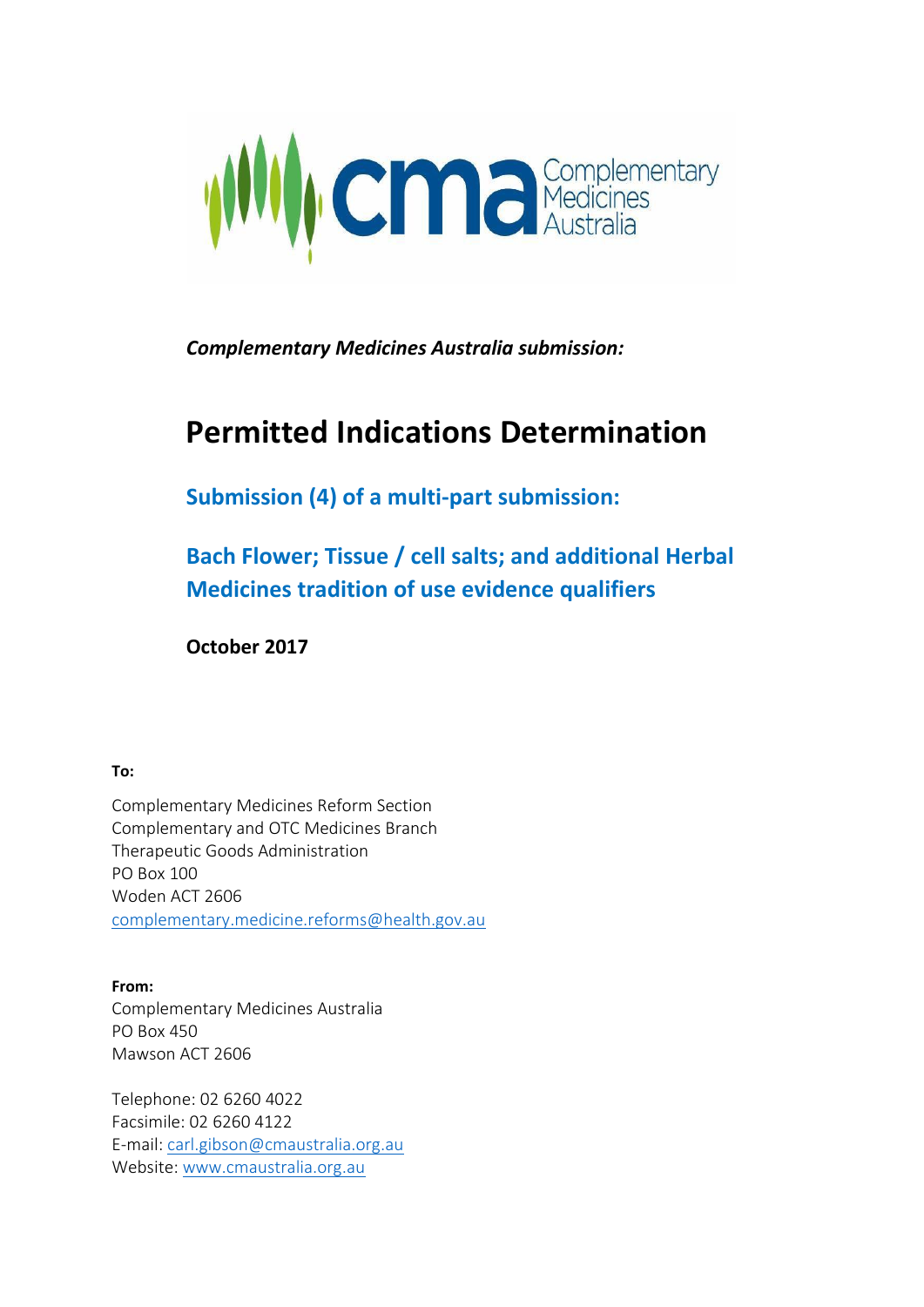

# Bach flowers and Tissue Salts

This submission requests traditional context evidence qualifiers that are already used on therapeutic goods in Australia. The TGA already regulate these types of goods and where therapeutic claims are made for such goods under the therapeutic goods framework.

The TGA's consultation: '*Options for the future regulation of 'low risk' products*' ('the low risk consultation') did not introduce the concept of deregulating or otherwise removing Bach flower remedies or tissue salts, noting here that neither of these products are homoeopathics. Therefore, it is unclear as to why they have been excluded from the draft list of traditional context evidence qualifiers.

From the TGA's low risk consultation:

A 'homoeopathic product/preparation/medicine' is based upon the principles of homoeopathic pharmacy 'potentisation,' which is the serial dilution and succussion of a stock.

The Therapeutic Goods Regulations 1990 defines homoeopathic preparations as:

# *homoeopathic preparation* means a preparation:

(a) formulated for use on the principle that it is capable of producing in a healthy person symptoms similar to those which it is administered to alleviate; and

(b) prepared according to the practices of homoeopathic pharmacy using the methods of:

(i) serial dilution and succussion of a mother tincture in water, ethanol, aqueous ethanol or glycerol; or

(ii) serial trituration in lactose.

The *Therapeutic Goods Act 1989* defines homoeopathic preparations as:

### **3AA Homoeopathic preparations and homoeopathic standards**

*Homoeopathic preparation*

(1) For the purposes of this Act, a homoeopathic preparation is a preparation:

(a) manufactured from a mother substance; and

(b) manufactured in accordance with a manufacturing procedure described in a homoeopathic pharmacopoeia.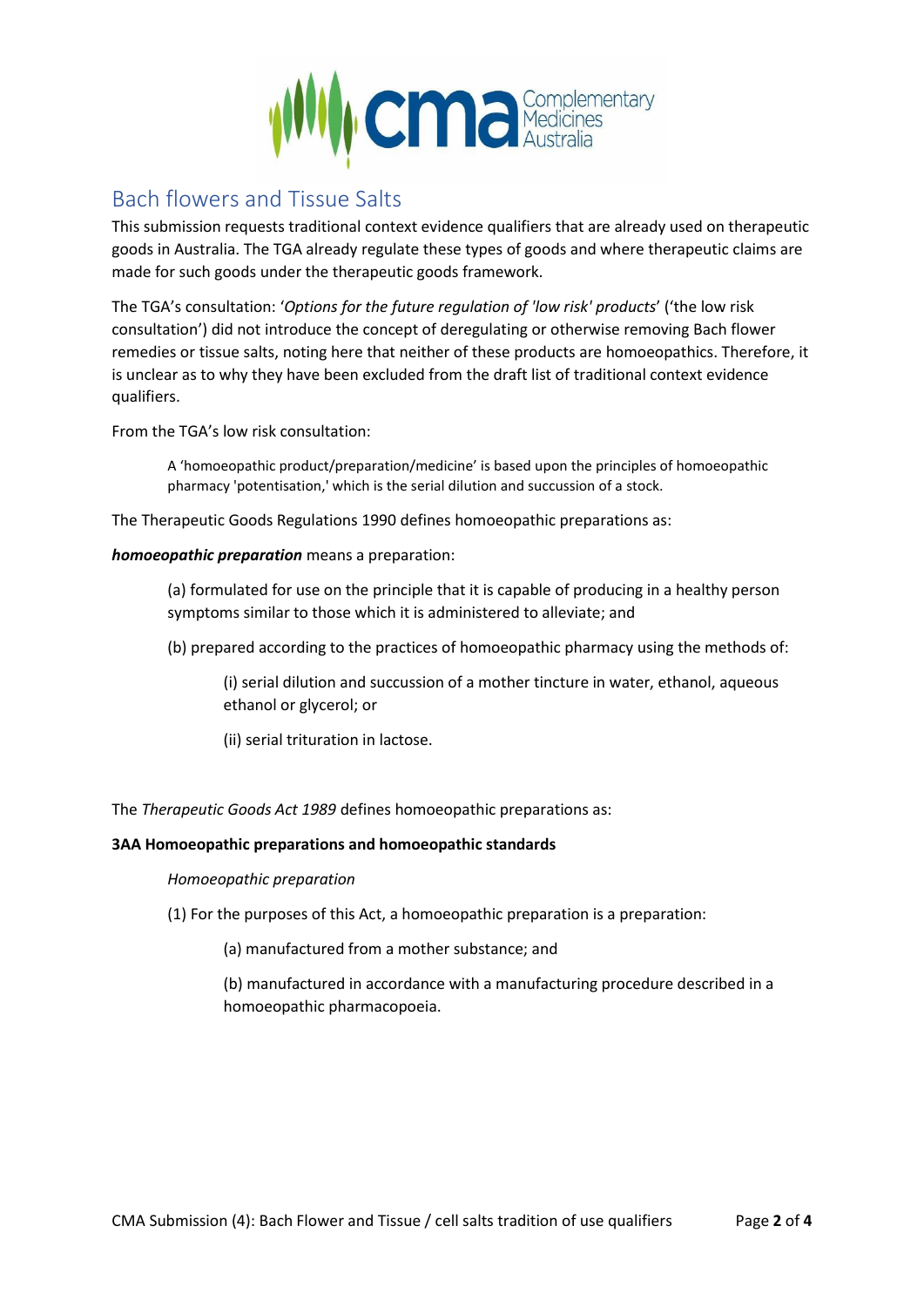

The preparation and use of Bach flowers and tissue salts do not meet the above definitions as further described in Table 1 below, but are traditional medicines. The World Health Organisation offers the following definition of traditional medicines:

'Traditional medicine has a long history. It is the sum total of the knowledge, skills and practices based on the theories, beliefs and experiences indigenous to different cultures, whether explicable or not, used in the maintenance of health, as well as in the prevention, diagnosis, improvement or treatment of physical and mental illnesses.'<sup>1</sup>

The medicines used in the traditional paradigms described below are low risk medicines used for self-limiting conditions as well as enhancing wellbeing. Consumers have the right to access medicines based on tradition of use

The inclusion of a tradition of use qualifier is mandatory, therefore, the lack of a qualifier for this group of goods effectively removes them from supply, something that has not been examined in consultation or a regulatory impact statement.

# **Table 1. Proposed additional qualifiers.**

# **Traditionally used in tissue salt / cell salt to/as**

**Originating culture:** Western / European

**Originating time: 19<sup>th</sup> Century** 

### **Description:**

 $\overline{a}$ 

This system originated with Dr Scheussler in the 19th century, and has been used since to treat perceived mineral imbalances and cellular mineral malabsorption, as it relates to a certain subset of defined symptomology. Although there are some overlaps in preparation method with homeopathics, tissue salts / cell salts are considered a different paradigm of medicine to homeopathics as well as from nutritinal supplementation. They prepared differently from homeopathics (trituration, not succussion), are set to predefined dosage amounts, and are prescribed according their own unique paradigm. The definitions and qualifier for homeopathics is not applicable. The tradition of use fits the description provided by both WHO and that within the TGA's evidence guidelines (3 or more generations).

<sup>1</sup> World Health Organization 2013: '*WHO traditional medicine strategy: 2014-2023*'; [http://apps.who.int/iris/bitstream/10665/92455/1/9789241506090\\_eng.pdf?ua=1](http://apps.who.int/iris/bitstream/10665/92455/1/9789241506090_eng.pdf?ua=1)